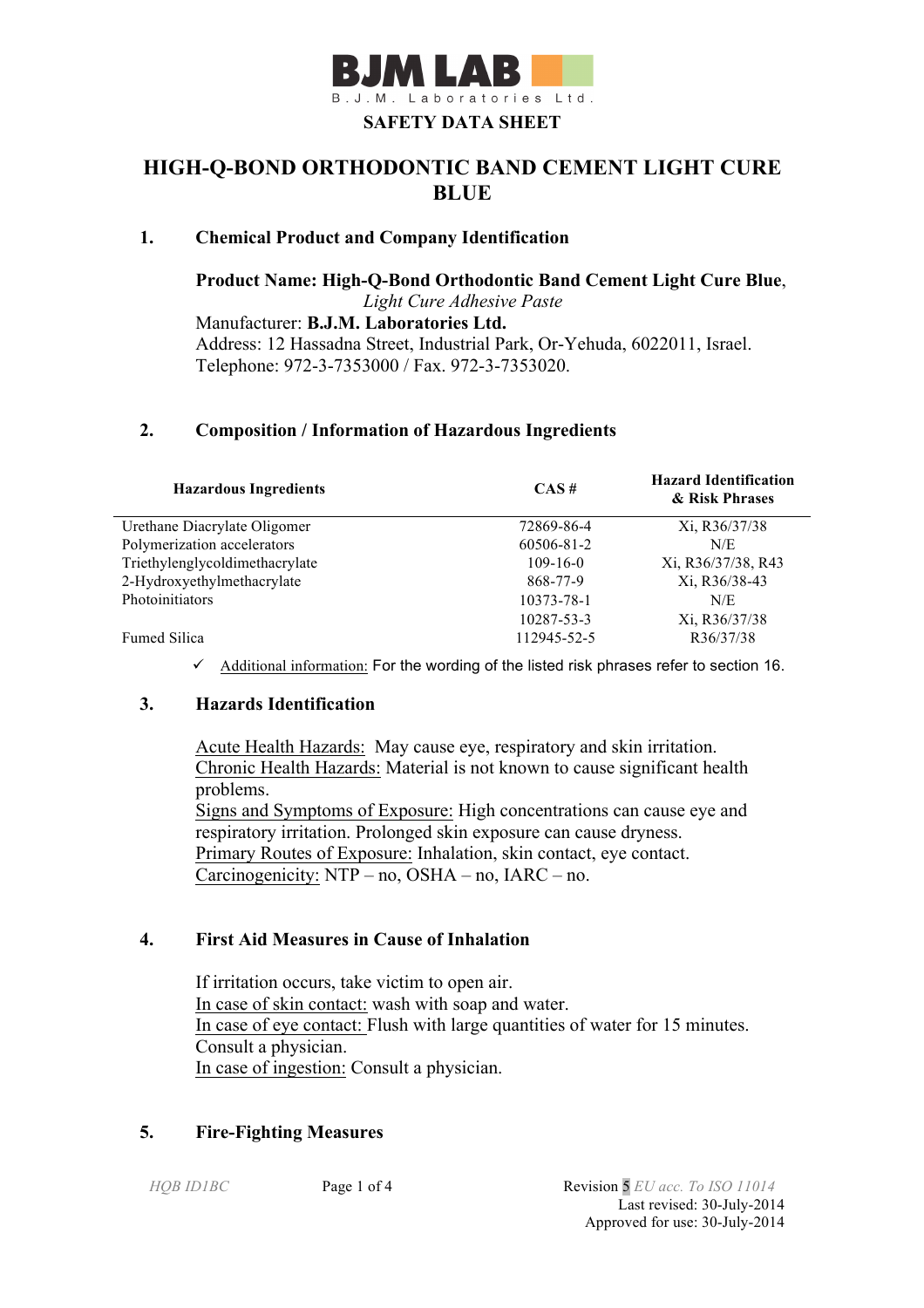

Flash Point: N/E Extinguishing Media: Carbon dioxide, water spray, dry chemical. Special Fire Fighting Procedures: Avoid a direct jet of water. Unusial Fire and Explosion Hazards: None.

# **6. Accidental Release Measures**

 Environmental Precautions: Avoid seepage into sewers and water supplies. Clean-Up Procedure: Contain spill and pick up material with a suitable absorbent material. Place absorbent into a container for later disposal. Clean spill area with detergent and water.

# **7. Handling and Storage**

 Handling: No special measures necessary if handled according to instructions. Storage: Keep container tightly closed when not in use. Store in a cool, dry location, away from light, open flames, contamination. Keep material in original packaging.

# **8. Exposure Controls/ Personal Protection**

 Exposure Controls: Use only in well ventilated areas. Hand and Skin Protection: Avoid unnecessary skin contact. Wear latex gloves when handling. Hygiene Measures: Remove spilled material from skin and clothing. Do not eat or drink when handling this material.

# **9. Physical and Chemical Properties**

Appearance: Blue paste. Odour: Specific odor. Boling Point/ Range: N/E Evaporation Rate (water = 1):  $N/A$ Vapor Density ( $Air = 1$ ):  $N/A$ Solubility in Water: Insoluble

# **10. Stability and Reactivity**

 Stability: This material is stable. Hazardous Reactions: None if handled according to directions Hazardous Polymerization: May occur. Conditions to Avoid: Heat; UV-light. Incompatibility: Free radicals, reducing agents, heavy metal ions. Hazardous Decomposition Products: Carbon dioxide, carbon monoxide,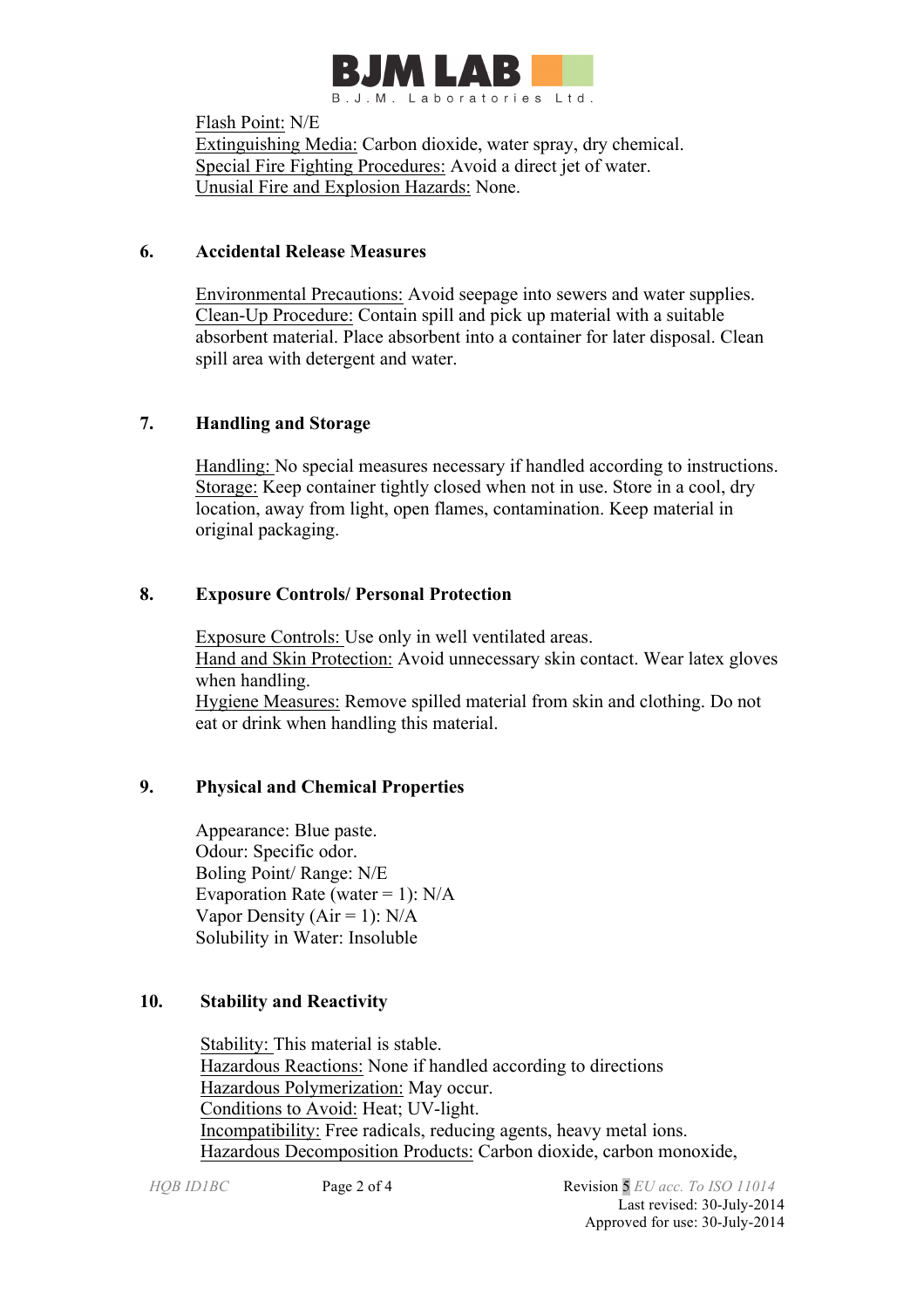

 acrylic decomposition products, depending on conditions of heating and burning.

## **11. Toxicological Information**

Acute oral toxicity: LD50 (rat) > 5000 mg/kg Irritation of Skin: Dryness and Irritation possible upon prolonged exposure. Allergic Effects: Methacrylate sensitive individuals may exhibit an allergic reaction.

## **12. Ecological Information**

 Do not discharge into suvers or water supplies. Environmental persistence and degradability: No data available. Ecotoxicity: No data available.

### **13. Disposal Considerations**

 May be disposed of in landfill or incinerator In accordance with local, state and federal regulations.

## **14. Transport Information**

| 14.1 Transport at land | ADR                                 | <b>RID</b>       |
|------------------------|-------------------------------------|------------------|
|                        | <b>UN</b> Number                    | Kemler<br>Number |
|                        | Packing Group                       |                  |
|                        | Proper shipping name<br><b>ADNR</b> | <b>IMDG</b>      |
| 14.2 Transport at sea  | <b>UN</b> Number                    |                  |
|                        | <b>EMS</b>                          | <b>MFAG</b>      |
|                        | Packing Group                       |                  |
|                        | Proper shipping name                |                  |
| 14.3 Air transport     | <b>ICAO/IATA-DGR</b>                |                  |
|                        | <b>UN</b> Number                    |                  |
|                        | Proper shipping name                |                  |
|                        | Subsidiary Risk                     |                  |
|                        | Labels                              |                  |
|                        | Packing Group                       |                  |

 U.S. DOT Shipping Name: Not Regulated U.S. DOT Hazard Class: None U.N/ N.A. Number: None U.S. Dot Packing Group: None Other: Not considered hazardous cargo.

# **15. Regulatory Information**

This product requires classification according to the criteria of EC. The product is a medical device according to the EC-directive 93/42.

- 15.1 UN Number
- 15.2 National regulations
- 15.3 EU number